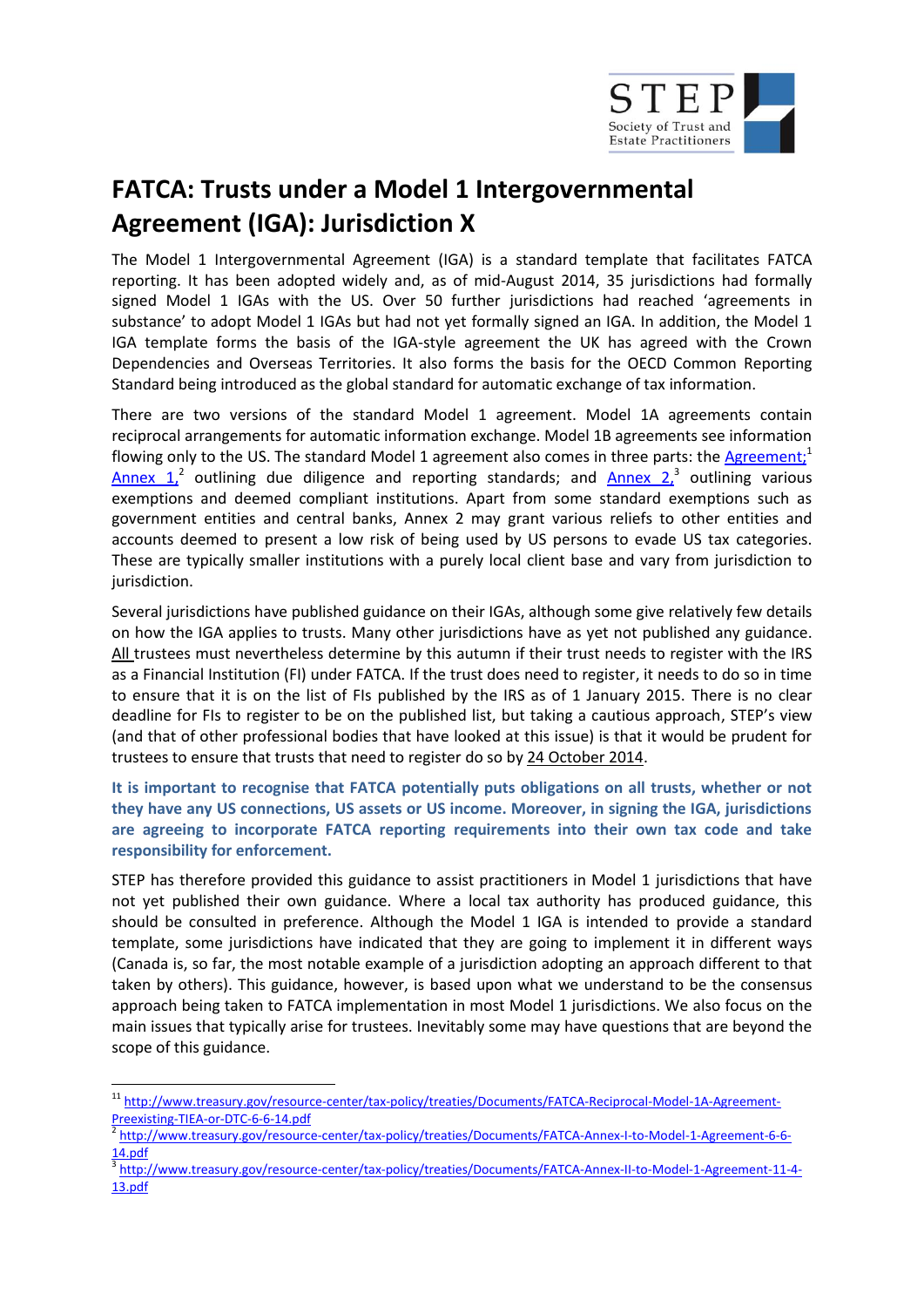## **A. The status of a trust under FATCA**

All trusts are deemed to be entities under FATCA. $^{4}$ 

## *i. Is the trust subject to IGA reporting?*

Trustees must first check two issues. The first issue to consider is: 'is the trust covered by the IGA'? Jurisdiction X's IGA will only cover trusts tax resident in Jurisdiction X. This will normally be determined by trustee residence. If the trust is tax resident elsewhere, it may have to report under another IGA, or if no IGA is in place in its jurisdiction of residence the trust may have to report directly to the US. In cases where the trustees are resident in more than one jurisdiction, trustees must satisfy themselves that the information required on the trust is being reported in at least one relevant jurisdiction.

The second issue to consider is whether Jurisdiction X's Annex 2 Agreement extends 'exempt beneficial owner' status to the trust. The exact terms of Annex 2 will vary from jurisdiction to jurisdiction, but typically, exempt beneficial owner status will only apply to government entities, central banks and some types of pension fund. Some trusts may, however, qualify under Annex 2 as 'deemed compliant Foreign Financial Institutions' (FFIs) – this is covered later.

*ii. Is the trust a Financial Institution under FATCA?*

Having established that the trust is covered by the IGA and is not an exempt beneficial owner, trustees must then decide what sort of entity the trust is under FATCA. There are two options. The trust can either be a non-financial foreign entity (NFFE) or it can be a Financial Institution (FI). The status of the trust as either an NFFE or an FI will be determined by who 'manages' the trust or its assets.

There are three types of FI; Custodial Institutions, Depository Institutions and Investment Entities. If the trust is an FI it will typically be an Investment Entity. The Agreement defines an Investment Entity in the following terms:

*'The term "Investment Entity" means any Entity that conducts as a business (or is managed by an entity that conducts as a business) one or more of the following activities or operations for or on behalf of a customer:*

*(1) trading in money market instruments (cheques, bills, certificates of deposit, derivatives, etc.); foreign exchange; exchange, interest rate and index instruments; transferable securities; or commodity futures trading;*

*(2) individual and collective portfolio management; or*

*(3) otherwise investing, administering, or managing funds or money on behalf of other persons.*

*This subparagraph 1(j) shall be interpreted in a manner consistent with similar language set forth in the definition of "financial institution" in the Financial Action Task Force Recommendations.'* (Agreement, Article 1.1.j)

On this definition it would appear that where a trust derives less than 50 per cent of its income from financial assets and related activities, but it is managed by a financial institution (such as a corporate trustee, which does derive more than 50 per cent of its income from these sources), the trust would be an Investment Entity. In defining Investment Entity, however, the US Regulations  $(1.1471-5(e)(4)(i))$  additionally add that an entity will only become an investment entity when more than 50 per cent of its income comes from financial assets and it is managed by an FI. This so called 'financial

**.** 

 $^4$  'The term "Entity" means a legal person or a legal arrangement such as a trust'(Agreement, Article 1.1. gg).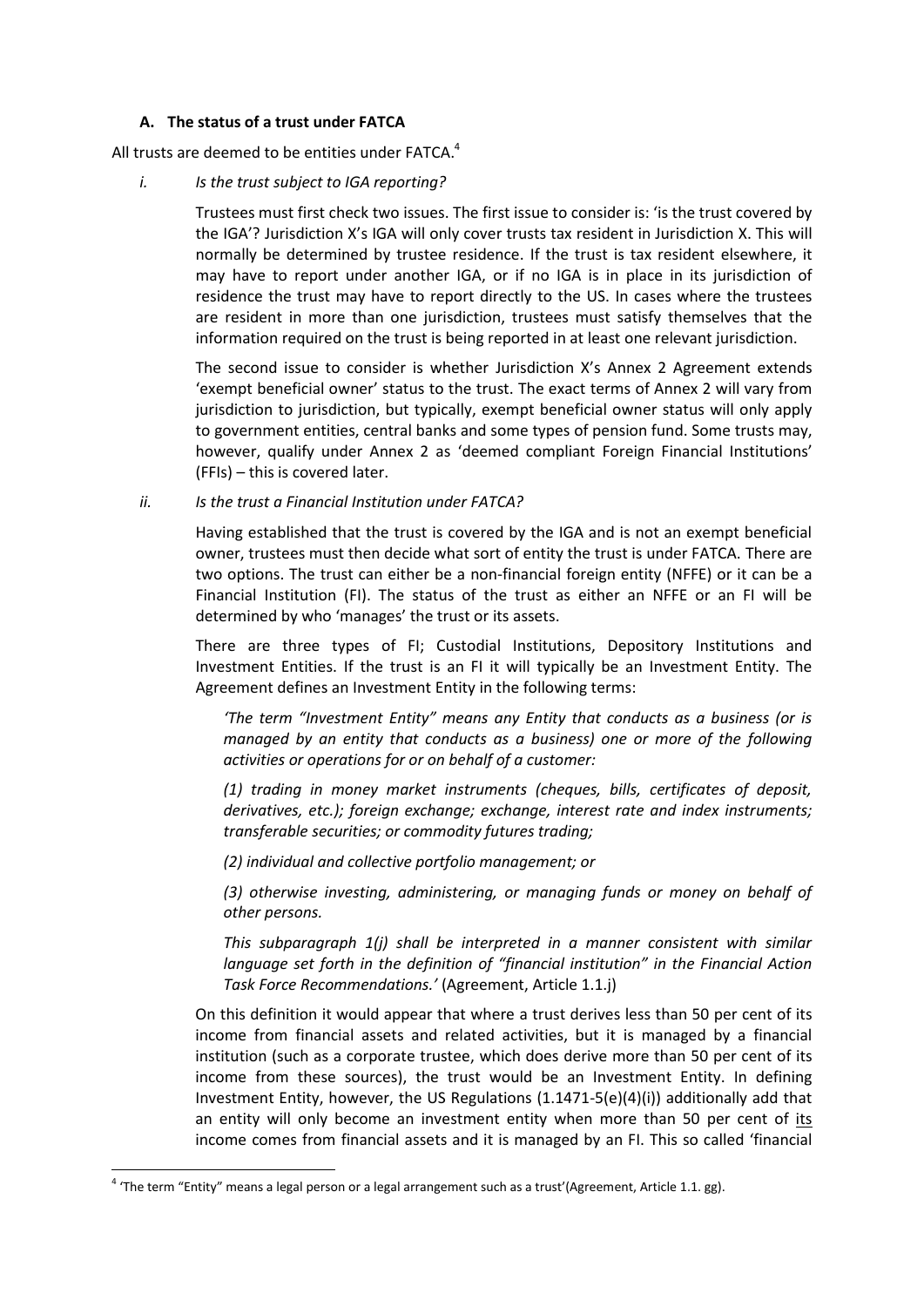assets test', which has also been incorporated in the OECD CRS, has been widely copied into the regulations implementing the Model 1 IGA since Article 4.7 of the Agreement explicitly allows jurisdictions to use any definition in the US Regulations in lieu of the definition in the Agreement. Thus, for example, the UK, the Crown Dependencies, Cayman and the BVI have all either adopted, or indicated that they intend to adopt, the financial asset test into their IGA regulations (some jurisdictions, such as Cayman, have also indicated that they will allow entities to choose whether to apply it or not).

The flowchart accompanying this guidance thus assumes the financial assets test applies, although when determining if a trust is an investment entity or not, practitioners should establish if this is the case in their jurisdiction. On this basis, **a family trust will typically be an investment entity if**:

- **1. The trust's gross income is primarily attributable to investing, reinvesting, or trading in financial assets (i.e. more than 50 per cent comes from this source), and**
- **2. It has a corporate trustee, since the corporate trustee 'manages' the trust and will generally be an FI, or**
- **3. The trust appoints a discretionary fund manager, since the discretionary fund manager 'manages' the assets of the trust and will generally be an FI.**

The reporting options for a trust that is an investment entity are covered in Section B.

A trust that is not an investment entity will be a Non Financial Foreign Entity (NFFE). Rather than reporting directly, the trust will typically be reported on by any FI it interacts with. The issues to be considered for NFFEs are examined in Section E.

*iii. The Canadian exception*

1

The most significant departure from the standard Model 1 interpretation of an Investment Entity is in Canada. The final paragraph of Article 1.1.j in the standard Model 1 agreement is problematic. It indicates that the term 'financial institutions' should be interpreted in a way consistent with **[Financial Action Task Force \(FATF\) definitions.](http://www.fatf-gafi.org/media/fatf/documents/recommendations/pdfs/FATF_Recommendations.pdf)**<sup>5</sup> However, the FATF definition of a financial institution specifically only applies to a 'natural or legal person' and it does not extend to legal relationships such as trusts. Most jurisdictions take the view that if the trust or its assets are 'managed' by a financial institution (i.e. it has a corporate trustee or a discretionary fund manager), this implies that the trust itself should be regarded as a financial institution. Canada, however, takes the view that an entity will not be considered to be a Canadian financial institution unless it is included in the 13 categories of 'listed financial institutions' in subsection 263(1) of the Canadian *Income Tax Act.*<sup>6</sup> This effectively means that any trust settled with capital provided by a family that is not represented or promoted to the public will be an NFFE regardless of who 'manages' the trust.

This interpretation of the IGA Agreement has proved controversial, particularly since many practitioners have come to the view that in practice it is often desirable for a trust to be an FI under FATCA rather than an NFFE. Article 10.3 of the Agreement commits both parties to review implementation of the IGA 'prior to December 31, 2016' and it is possible the Canadian interpretation could come under pressure at that point. A further issue is that the Canadian interpretation is not shared by the OECD Commentary on the Common Reporting Standard, to be implemented shortly after FATCA.<sup>7</sup>

<sup>5</sup> [http://www.fatf-gafi.org/media/fatf/documents/recommendations/pdfs/FATF\\_Recommendations.pdf](http://www.fatf-gafi.org/media/fatf/documents/recommendations/pdfs/FATF_Recommendations.pdf)

<sup>&</sup>lt;sup>6</sup> Se[e http://www.cra-arc.gc.ca/tx/nnrsdnts/nhncdrprtng/gdnc-eng.html#Toc390079580,](http://www.cra-arc.gc.ca/tx/nnrsdnts/nhncdrprtng/gdnc-eng.html#Toc390079580) paras 3.12 and 3.19

<sup>&</sup>lt;sup>7</sup> Se[e http://www.keepeek.com/Digital-Asset-Management/oecd/taxation/standard-for-automatic-exchange-of-financial](http://www.keepeek.com/Digital-Asset-Management/oecd/taxation/standard-for-automatic-exchange-of-financial-account-information-for-tax-matters_9789264216525-en#page1)[account-information-for-tax-matters\\_9789264216525-en#page1](http://www.keepeek.com/Digital-Asset-Management/oecd/taxation/standard-for-automatic-exchange-of-financial-account-information-for-tax-matters_9789264216525-en#page1)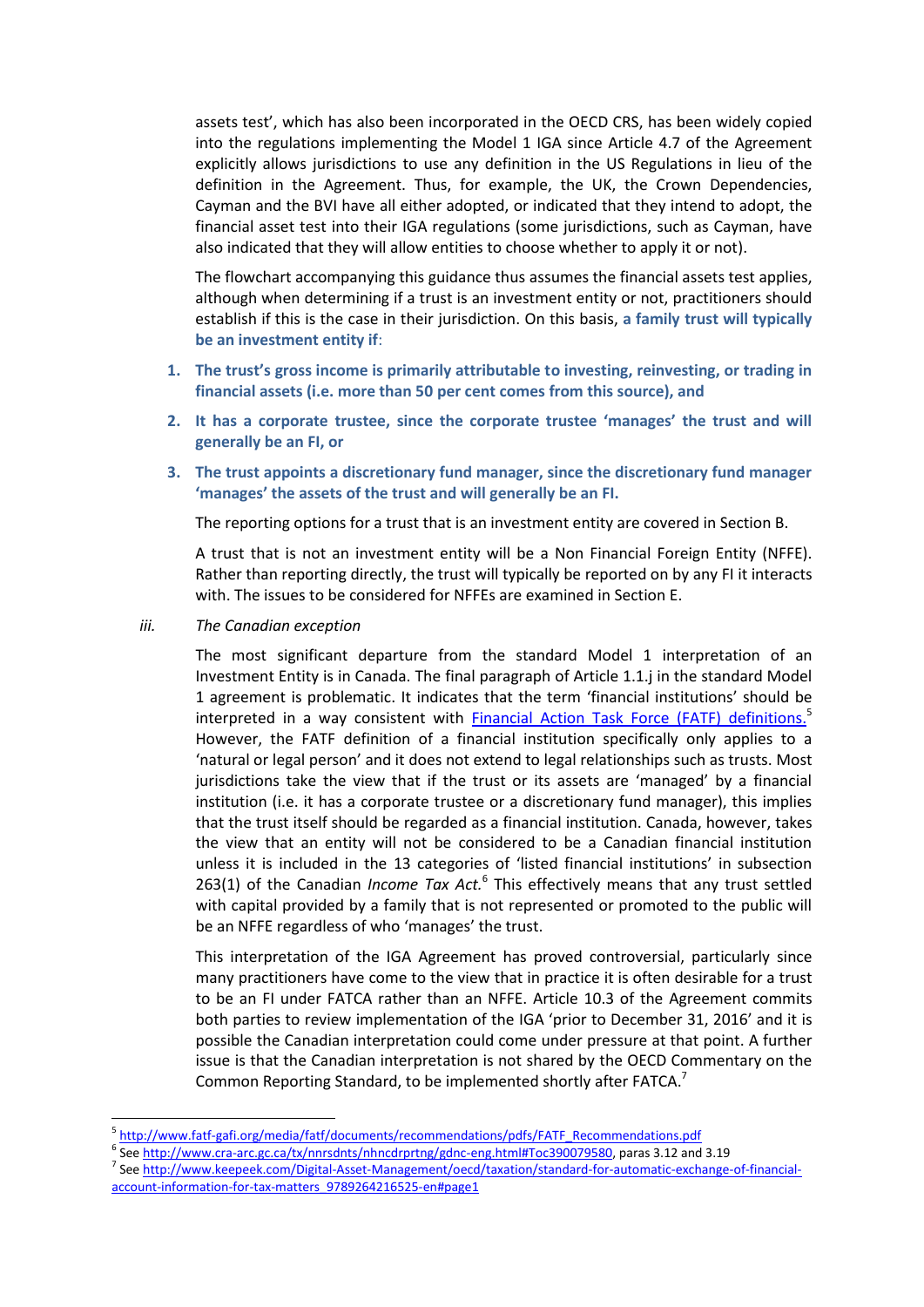## *iv. Corporate trustees that do not charge*

It is relatively common for corporate trustees to not charge directly for their services, typically because the corporate trustee is part of a wider group that is generating revenues from activities connected to the trust. In these circumstances the corporate trustee is generally still deemed to be a Financial Institution, since part of the revenues of the wider group can be imputed to the corporate trustee, rendering it a Financial Institution.

Private trust companies, however, often do not charge a fee and are often not part of a wider group. In these circumstances they are not financial institutions since they do not 'conduct as a business' their activities. In these circumstances, and assuming there is no discretionary fund manager, the trust will be an NFFE, although the BVI Guidance, for example, indicates that in these circumstances the private trust company may elect to be treated as a Financial Institution and register, enabling the trust to become a trustee documented trust (see below).

*v. Trusts that own real property*

Many trusts will own real property. Real property will sometimes be held via a corporate structure, but a non-debt, direct interest in real property is generally not regarded as a financial asset for the purposes of establishing if the trust is an investment entity. The Crown Dependencies guidance (3.9.2) usefully adds that 'direct interest in this case means direct-line of ownership i.e. this can include real property that is indirectly held through companies'.

## **B. Registration and reporting options for trust that are FIs**

Trusts that are FIs have a variety of options in terms of fulfilling their registration and reporting obligations under the Model 1 IGA.

## *i. Trustee Documented Trust*

Many trusts will be a financial institution because they have an FI as trustee. Where the trust has a reporting FI as a trustee (typically this will be where the trust has a corporate trustee) and the trustee agrees to report all necessary information with respect to the trust, the trust can opt for 'trustee-documented trust status' (Annex 2 Article IV.a). This will qualify the trust to become a 'deemed compliant FI'. As such, the trust itself is not required to register with the IRS or report under the IGA. The trustee will instead register and report on the trust. This is widely seen by practitioners as a relatively attractive option in terms of possible routes for the trust to fulfil its FATCA obligations.

It should be noted that some IGAs, such as the Canadian and – perhaps more surprisingly – the Irish IGAs, do not appear to contain this option. However, Article 7.2 of the Agreement automatically extends 'most favoured nation status' to all IGA signatories, so the fact that it is not mentioned may not prevent trustees taking advantage of the trustee documented trust route after consultation with their domestic authorities.

#### *ii. Sponsored Investment Entity (Annex 2 Article IV.B)*

This option is primarily intended for those trusts that are investment entities because they have appointed a discretionary fund manager. The sponsoring entity (i.e. typically the fund manager) must be authorised to act on behalf of the trust and must register as a sponsoring entity with the IRS. The sponsoring entity must perform all necessary due diligence and, if there are reportable accounts, the sponsoring entity will need to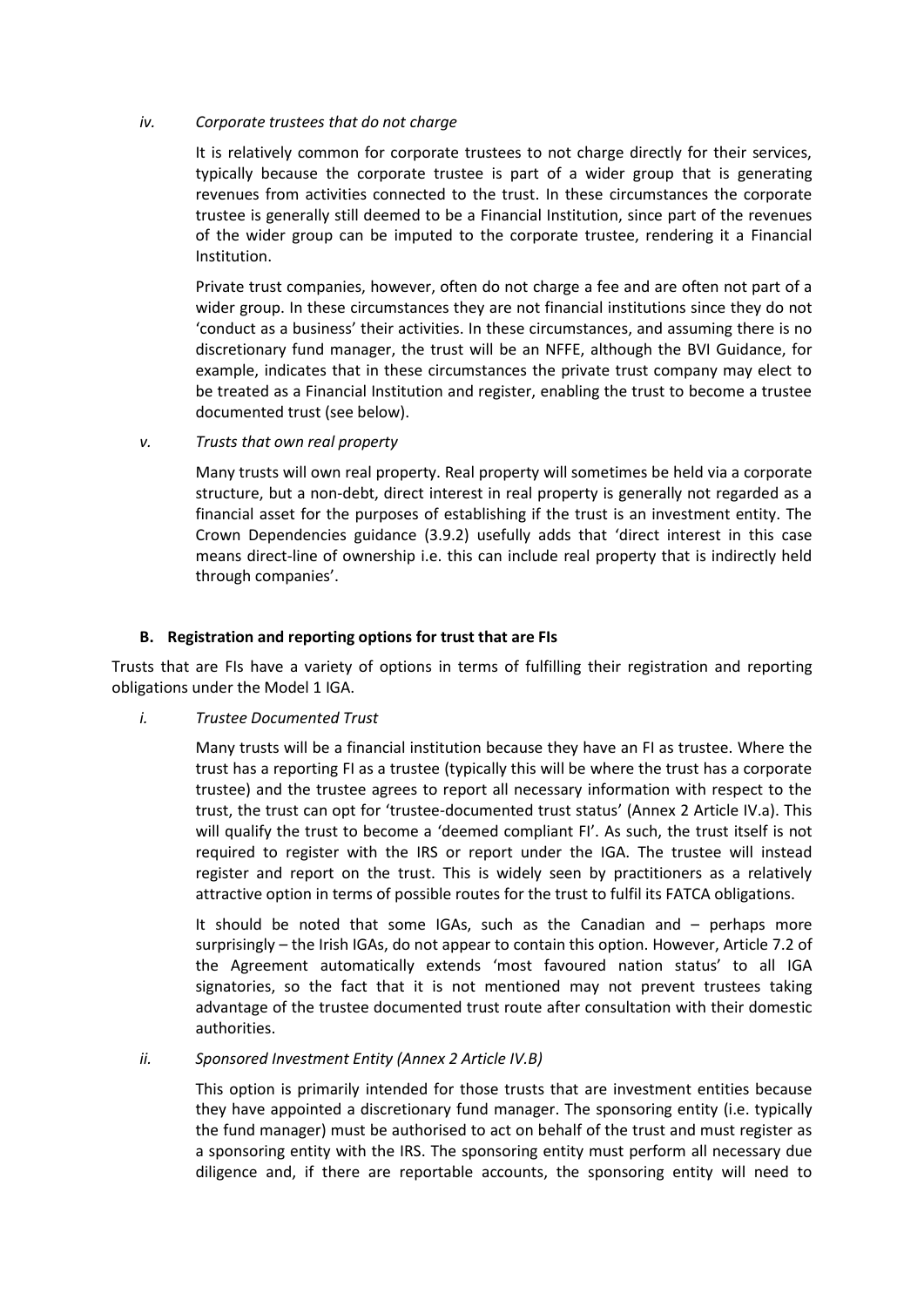register the trust. The trust in these circumstances is again regarded as a deemed compliant Financial Institution.

In practice the main issue with this option is that trustees have found it difficult to identify FIs prepared to act as sponsors.

Annex 2 Article IV.C also creates the option of the trust becoming a 'sponsored closely held investment vehicle' if there are fewer than, effectively, 20 beneficial owners. This option is in many respects similar to the sponsored investment entity category. The sponsor must register with the IRS as a sponsor and fulfil all necessary due diligence and reporting obligations on behalf of the trust.

## *iii. Owner Documented Financial Institution*

This category is not specifically mentioned in the IGA, but is available under the US Regulations (1471-5(f)(3)) and is highlighted in many guidance notes issued by Model 1 tax authorities. The trust need not register with the IRS but it must appoint a withholding agent, which must be a reporting FI. Owner documented status will apply only to payments received from, and accounts held with, the designated withholding agent. The trust must supply the withholding agent with all necessary information and the withholding agent undertakes to report all necessary information under the IGA.

*iv. The trust registers as an FI with the IRS and reports to its local tax authority under the IGA*

The trust must register with the IRS and obtain a Global Intermediary Identification number (GIIN). This can be done via the IRS Registration Portal.<sup>8</sup> The IRS has published a user guide to assist in this process.<sup>9</sup>

The trust must then perform due diligence to identify any Specified US Person and report as required to the local tax authority under the IGA.

## **C. Who gets reported?**

Where the trust is an investment entity, those responsible for reporting must report on 'controlling persons' who are 'specified US persons'. (Agreement, Article 1.1.cc)

'Controlling persons' in the case of a trust are 'the settlor, the trustees, the protector (if any), the beneficiaries or class of beneficiaries and any other natural person exercising ultimate effective control over the trust' (Agreement, Article 1.1.mm). The Agreement then goes on to note that 'controlling persons' should be interpreted 'in manner consistent with Financial Action Task Force recommendations'. In reality, the FATF does not define controlling persons, but the definition of controlling persons in the agreement matches the definition of 'beneficial owner' used by the FATF. The FATF generally defines a controlling interest relative to a threshold, such as a 25 per cent stake, and the same thresholds as used for normal AML purposes in each jurisdiction can generally be used for IGA purposes (note that the US FATCA regulations (1.1473-1(b)(3)) take a 10 per cent threshold). Similarly, information collected via normal AML purposes can be used in identifying controlling purposes.

'Specified US Persons' are US citizens or residents (Agreement, Article 1.1.ee). Annex 1 gives details of the due diligence requirements required to establish if a controlling person is a specified US person. These vary according to the value of the 'account' and whether the account is a pre-existing or a new account.

**.** 

<sup>8</sup> <http://www.irs.gov/Businesses/Corporations/FATCA-Foreign-Financial-Institution-Registration-Tool>

<sup>9</sup> [http://www.irs.gov/file\\_source/pub/irs-pdf/p5118.pdf](http://www.irs.gov/file_source/pub/irs-pdf/p5118.pdf)